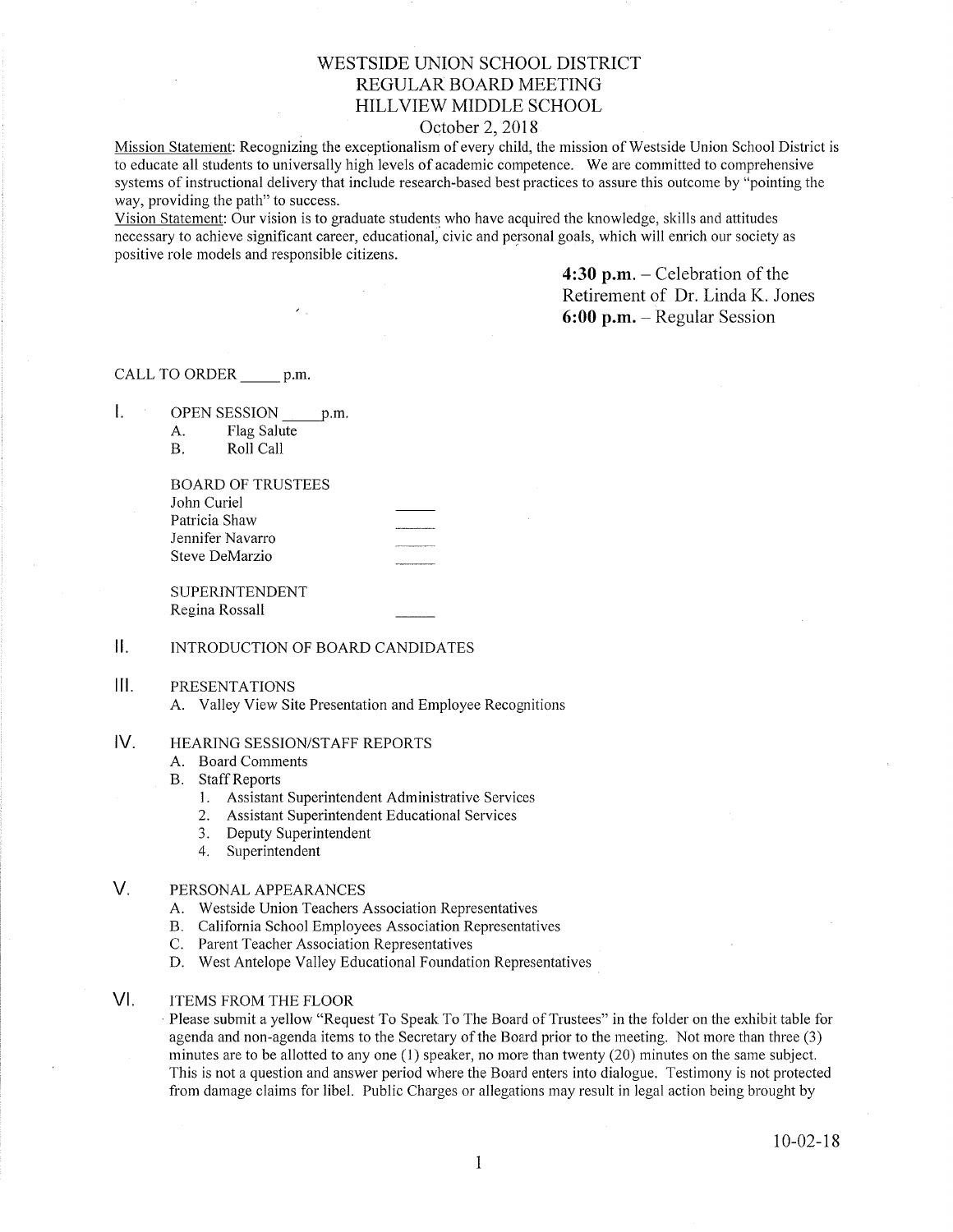those individuals. If you have questions for the Board, please provide the Board President with a copy and an administrator will provide answers at a later date.

- PUBLIC HEARING None vil
- VIII. BUSINESS SESSION
	- A. Organizational/Governance 1. Agenda

Itern I

Goal #

Moved by Seconded by Seconded by Seconded by Seconded by Seconded by Seconded by Seconded by Seconded by Seconded by Seconded by Seconded by Seconded by Seconded by Seconded by Seconded by Seconded by Seconded by Seconded

To approve the Agenda of the Regular Meeting of October 2,2018

Ayes: Noes: Abstain:

Items2a -2h

Item 4

Item 4

Actions proposed for the Consent Calendar, are items with adopted policies and approved practices of the District and are deemed routine in nature. They will be acted upon in one motion, without discussions, unless members of the Board request an item's removal. The item will then be removed from the motion to approve and after the approval of the consent agenda the item(s) will be heard.

- 2. Consent
	- a. Minutes of the Regular Meeting on September 18, 2018
	- b. Fundraising Authorization<br>c. Overnight Field Trip
	-
	- c. Overnight Field Trip<br>d. Williams Uniform Complaint Quarterly Summary<br>e. Personnel Report
	- e. Personnel Repor<br>f. Purchase Orders
	-
	-
	- C. Consultant/Contract Schedule h. Conference/Workshop Schedule

Moved by Seconded by

Approval of the Consent ltems as presented

Ayes: Noes: Abstain:

- 3. Discussion Item
	- . Board Governance

B. Educational Services

4. Valley View Site Plan

Moved by \_\_\_\_\_\_\_\_\_\_\_\_ Seconded by \_

Approval of the Valley View Site Plan

Ayes: Noes: Abstain: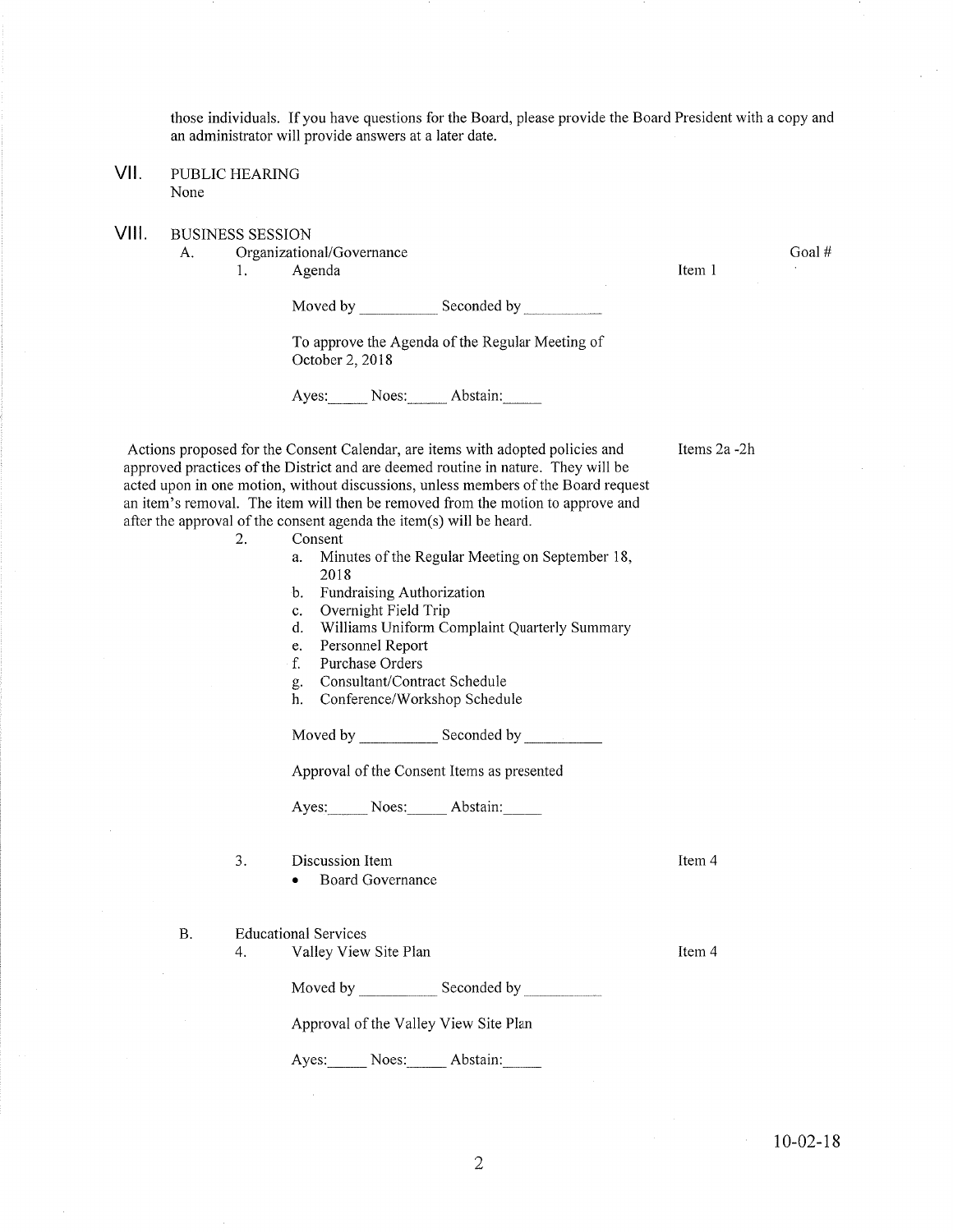5. Revised Board Policy 5711,

Item <sup>5</sup>

Moved by Seconded by Seconded by

Approval of the first reading of revised Board Policy 5711,

Ayes: Noes: Abstain:

C Business Services

- 6. Revised Board Policies, Administrative Regulations and Board Bylaw: Item 6
	- BP 1340, Access to District Records
	- BP/AR 3312.2, Educational Travel Program Contracts
	- . BP/AR 3320, Claims and Actions Against the District
	- AR 3541, Transportation Routes and Services
	- . AR 3580, District Records
	- . Board Bylaw 9012, Board Member Electronic Communications

Moved by \_\_\_\_\_\_\_\_\_\_\_\_ Seconded by \_

Approval of the second and final reading of the revised Board Policies, Administrative Regulations and Board Bylaw.

Ayes: Noes: Abstain:

Medallion Contracting Proposition 39 HVAC Upgrades Credit Change Orders Item 7 7.

Moved by Seconded by Seconded by

Approval of the Medallion Contracting Proposition <sup>39</sup> HVAC Upgrades: Credit Change Orders

Ayes: Noes: Abstain:

8. Revised Administrative Regulation, 3350, Travel/Conference Expenses

Item 8

Moved by \_\_\_\_\_\_\_\_\_\_\_\_ Seconded by \_

Approval of the first reading of the revised Administrative Regulation 3350, Travel/Conference Expenses

Ayes: Noes: Abstain:

#### INFORMATION SESSION  $IX.$

- A. Items From The Floor Continued
- B. Dates to Remember:
	- 1. Regular Meeting October 2,2018
	- 2. Board Candidate Orientation October 11, 2018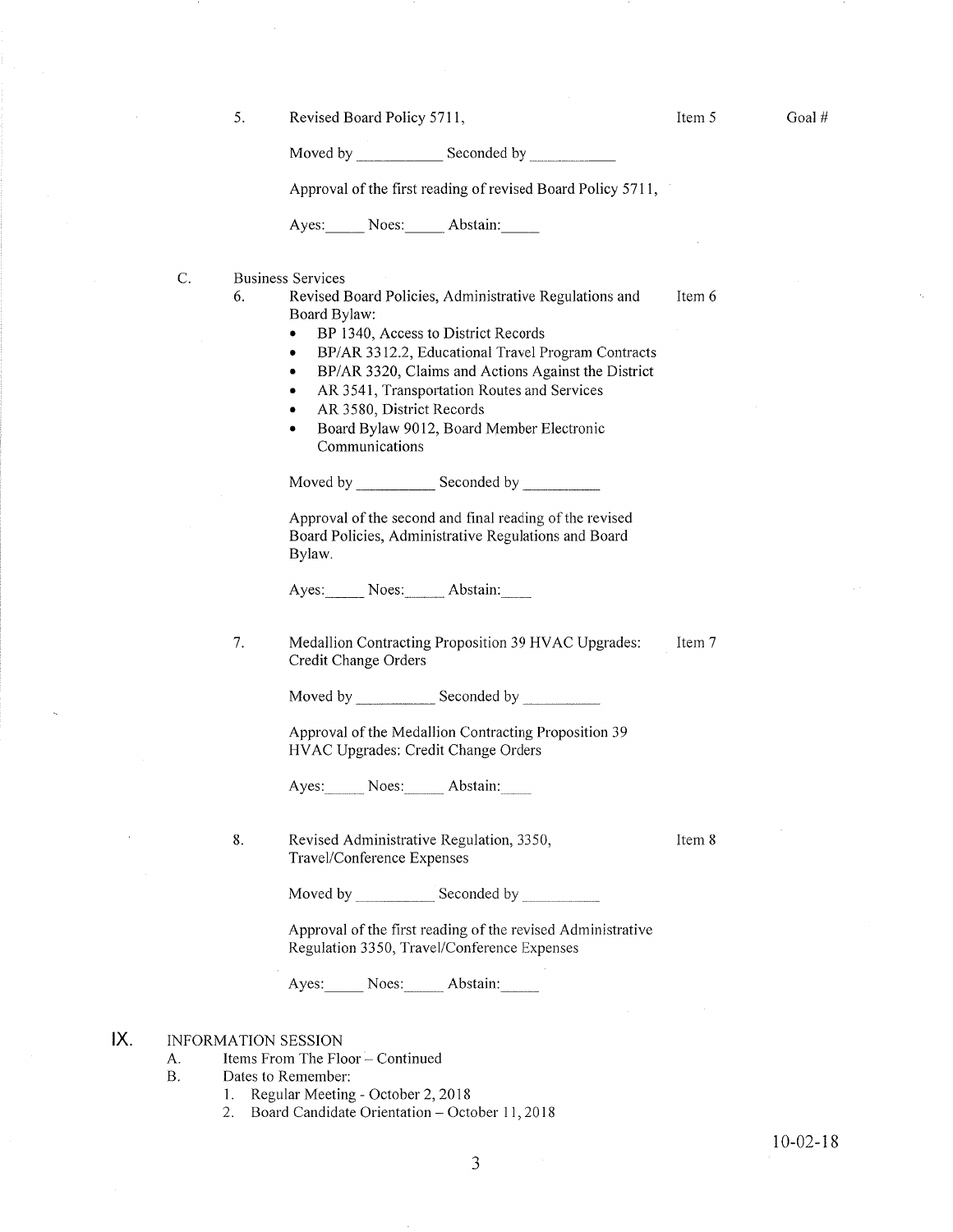- 
- 3. Regular Meeting October 16,2018 4. Board Candidate Orientation October 1'7,2018
- Board Comments Continued C.

### NEW BUSINESS X

Future Board Meeting Items

# XI. ITEMS FROM THE FLOOR - Closed Session

Please submit a yellow "Request To Speak To The Board of Trustees" in the folder on the exhibit table for agenda and non-agenda items to the Secretary of the Board prior to the meeting. Not more than three (3) minutes are to be allotted to any one  $(1)$  speaker, no more than twenty  $(20)$  minutes on the same subject. This portion of the agenda is for presentations to the Board regarding closed session items only. This is not a question and answer period where the Board enters into dialogue. Testimony is not protected from damage claims for libel. Public Charges or allegations may result in legal action being brought by those individuals. If you have questions for the Board, please provide the Board President with a copy and an administrator will provide answers at a later date.

## XII. CLOSED SESSION

Moved by Seconded by

Ayes: Noes: Abstain:

Opened: Closed:

- a. Conference with Labor Negotiators (Gov't. Code \$54957.6)
- b. Existing/Anticipated/Pending Litigation (Gov't Code §54956.9)<br>1 Claim
- c. Conference with Real Property Negotiator
- d. Public Employee Discipline/Dismissal/Release/Appointment (Gov't Code \$54957)
- e. Pupil Personnel (Ed Code 35146 and 48918)
- XIII. RECONVENE TO OPEN SESSION at p.m.
- XIV. REPORT OF CLOSED SESSION ACTION

#### ADJOURNMENT XV

There being no fufther business to come before the Board, the regular meeting of October 2,2018, is adjourned at \_\_\_\_\_\_\_\_\_\_\_\_ p.m. by the Board President.

In compliance with the Americans with Disabilities Act, if you need special assistance to access the Board meeting room or to otherwise participate at this meeting, including auxiliary aids or services, please contact Tonya Williams at (661) 722-0716. Notification at least 48 hours prior to the meeting will enable the District to make reasonable arrangements to ensure accessibility to the Board meeting room.

Any writings or documents that are public records and are provided to a majority of the governing board regarding an open session item on this agenda will be made available for public inspection on the District Web Site, www.westside.k12.ca.us or in the District Office located at 41914 50<sup>th</sup> St. West, Quartz Hill, CA 93536 during normal business hours  $(8:00 a.m. - 4:00 p.m.).$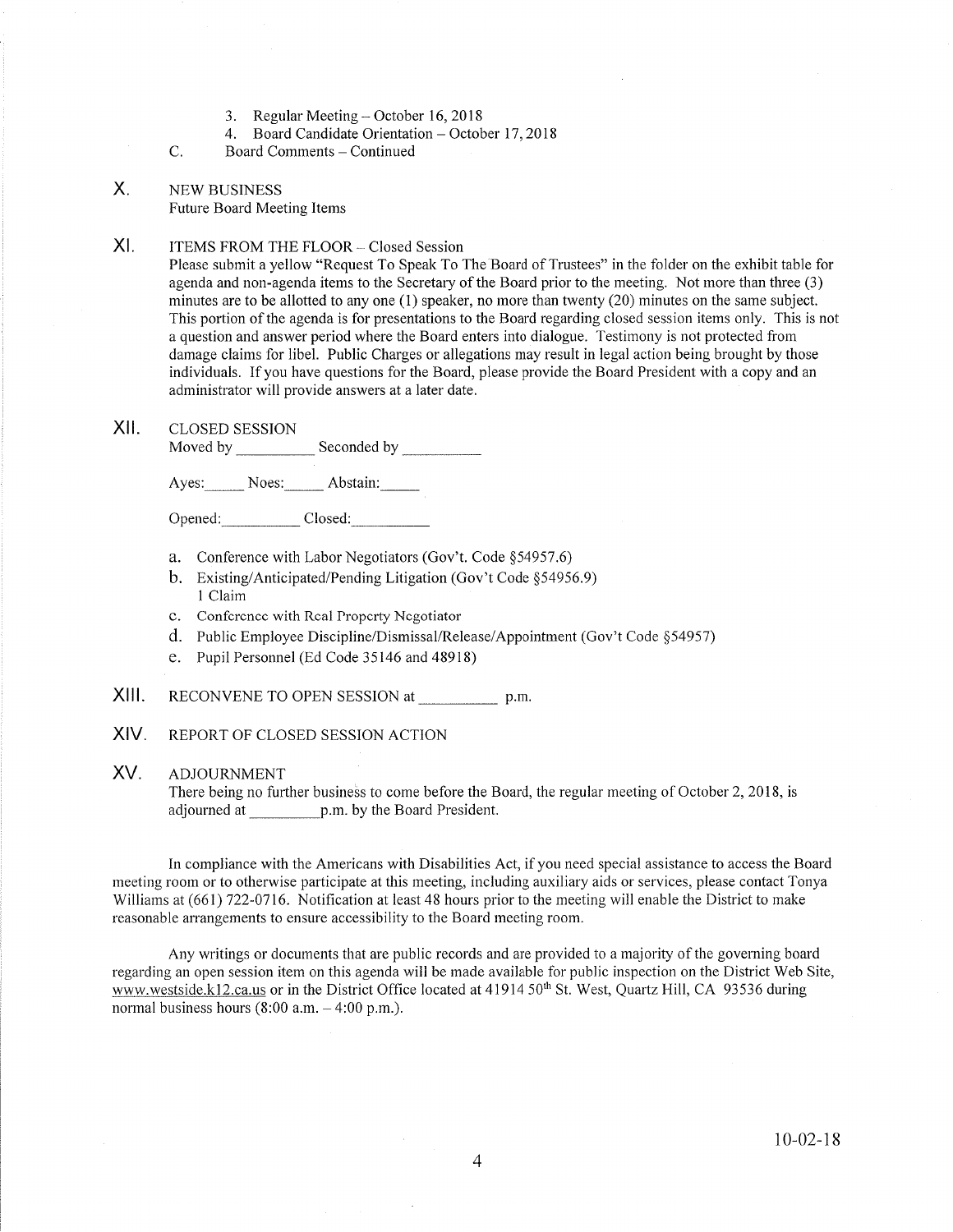# Core Beliefs and Board Goals 2018-20t9

# The District uses data to create a learning-oriented culture for both staff and students which defines success in terms of improvement and progress.

### 1 WE BELIEVE THAT OUR TEACHERS AND STAFF ARE OUR MOST VALUABLE ASSETS AND RESOURCES

2 WE OPERATE WITH TRANSPARENCY, TRUST AND INTEGRTTY, GOVERNING IN A DIGNIFIED, PROFESSIONAL MANNER, TREATING EVERYONE WITH CIVILITY AND **RESPECT** 

### WE ARE ABSOLUTELY COMMITTED TO PROVIDING A SAFE, DISTINGUISHED AND ENGAGING LEARNING ENVIRONMENT THAT BNSURES ALL STUDENTS LEARN TO THEIR HIGHEST POTENTIAL J

- èp A. Build the capacity of board and district staff in developing and monitoring data related to goals and priorities specifically in the area of cultural responsiveness and educational equity
- B. A key concem and priority for this governing board is improving the accuracy and consistency of grading which should measure what students know, as they play a crucial role in every aspect of students' academic lives and future lives as global citizens. Areas of concern are: 1) Grades reflect progressive and mastery of content. 2) They are predictable and understood by parents and third parties. 3) That non-academic factors are graded separately. 4) The system adopted is not overwhelming for teachers. ôp
- C. The district will continue to develop School Safety protocols.  $\hat{\mathbf{c}}$ 
	- \* Annual Report bv Educational Services

### WE ARE ABSOLUTELY COMMITTED TO PROVIDING THE NECESSARY FACILITIES TO MEET THE HOUSING AND EDUCATION NEEDS OF OUR CHANGING STUDENT POPULATION AND A VISION THAT PROMOTES AND SUPPORTS THEIR FUTURE 4

èp A. Continue the Cottonwood Elementary School modernization

❖ Annual Report by Business Services

### WE ARE FISCALLY TRUSTWORTHY AND DEDICATED TO RESPONSIBLE FINANCIAL **ACCOUNTABILITY** 5

### WE BELIEVE IN AND PROMOTE PARENT AND COMMUNITY INVOLVEMENT IN WESTSIDE UNION SCHOOL DISTRICT 6.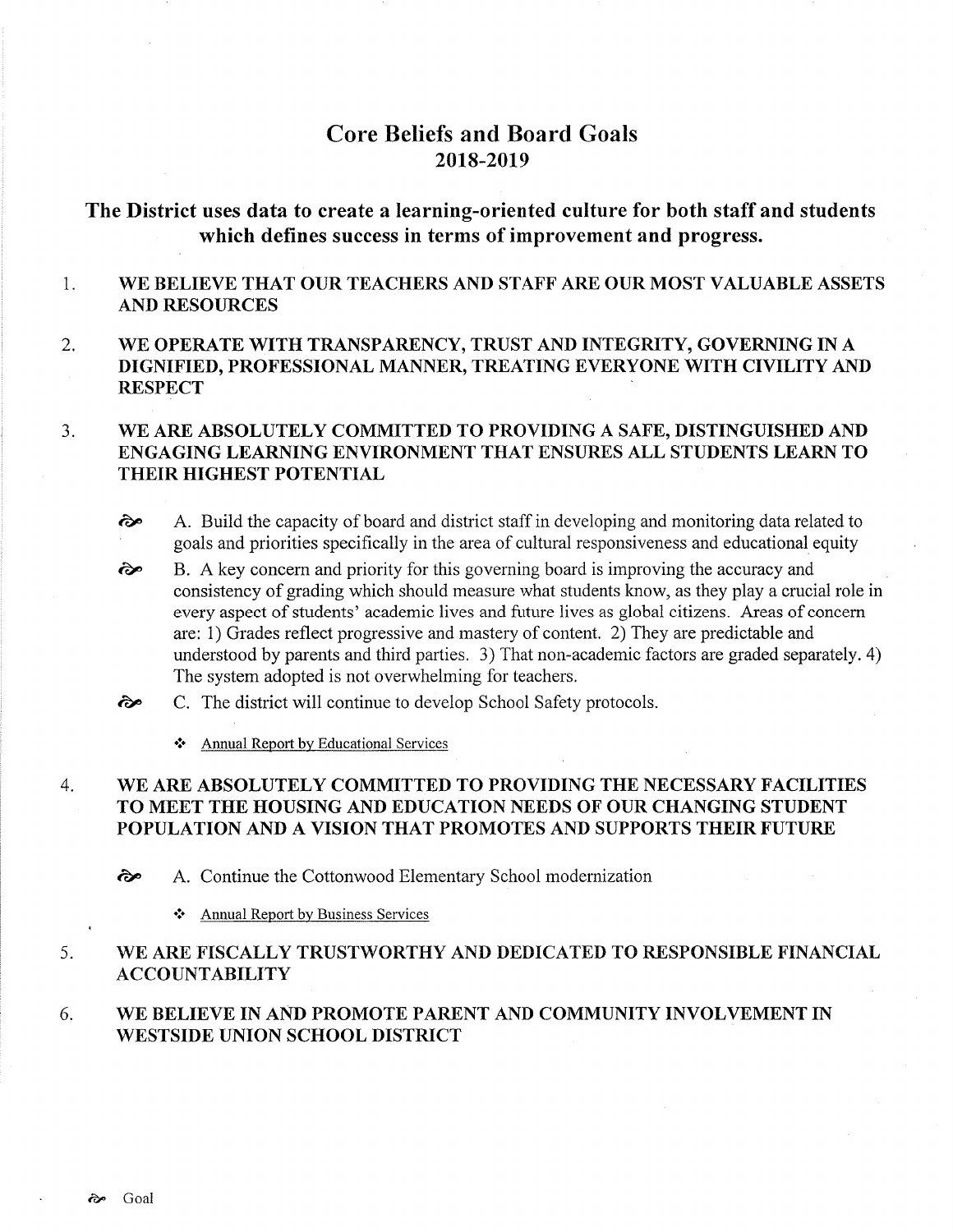# 2018-2019 Board Expectations

# The District uses data to create a learning-oriented culture for both staff and students which defines success in terms of improvement and progress.

# 1. WE BELIEVE THAT OUR TEACHERS AND STAFF ARE OUR MOST VALUABLE ASSETS AND RESOURCES

### EXPECTATIONS:

- a. Provide staff development to enable employees in a job classifications to maintain and improve their skills to meet stated goals of the Board to meet the needs of students. Continuously monitor and re-evaluate formula-driven staffing levels that adequately address student ratios and campus needs for all classifications of employees (classified, certificated, confidential, and administration)
- b. Maintain and monitor administrative training programs to enable existing staff to become administrators or to increase the skills of curent administrators to assume increasing levels of responsibility in the future as well as immediately assisting with the reduction of attendance issues, traffic safefy and student discipline at all school sites. Create programs that enable classified employees who want to become teachers to obtain the necessary information to do so, and work with the CSEA Board to make sure members know about contractual benefits available when taking college classes. As grants become available to help classified employees become teachers, apply for any for which the District is eligible.
- c. Provide ongoing recognition for school achievement, program development, i.e., Califomia Gold Ribbon, Golden Bell, Employee of the Year, and Program Innovation: Joe Walker STEALTH, Gregg Anderson Academy, The IDEA Academy at Cottonwood, Westside Academy and Hillview 6<sup>th</sup> Grade Academy
- d. Continue a long-term plan to provide total compensation for all positions within the district that is competitive with the surrounding Antelope Valley elementary school districts<br>Provide ongoing training to ensure a safe work place for all employees
- 
- e. Provide ongoing training to ensure a safe work place for all employees<br>f. As funds are available revenues will be placed in a separate account to pay for long term post-<br>employment benefits
	- $\approx$  a, d & e Annual Report by Human Resources
	- $\approx$  b & c Annual Report from Superintendent
	- $\sim$  f Annual Report by Business Services

# 2. WE OPERATE WITH TRANSPARENCY, TRUST AND INTEGRITY, GOVERNING IN A DIGNIFIED, PROFESSIONAL MANNER, TREATING EVERYONE WITH CIVILITY AND RESPECT

## EXPECTATIONS

- a. Continue to improve the knowledge level of trustees through ongoing training, participation in political actions that influence improved funding and legislation for educational programs, and programs of independent study. All Board Members will attend the CSBA Annual Education Conference, with a report of sessions attended at a future Board Meeting, and receive a Masters in Governance certification
- The board will initiate the annual process for self-evaluation in June b.
- Annually set objectives to meet the goals of the district in June c.
- Continue to improve working relationship with employee unions to enable communications that enhance the overall well-being of the district including all employees d.
- A public-friendly version of the three major budget reports of the year shall be posted on the  $e<sub>1</sub>$ website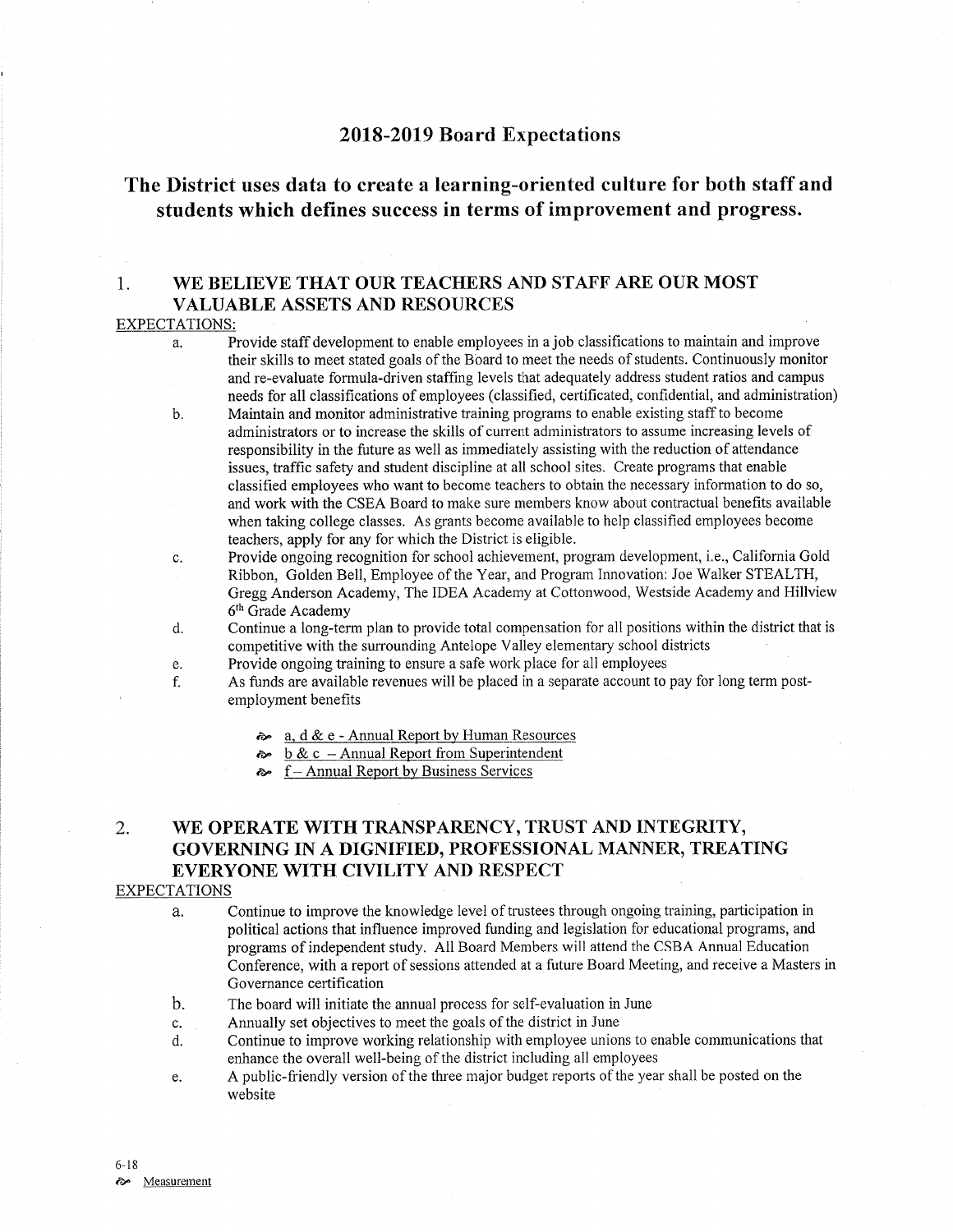# 3. WE ARE ABSOLUTELY COMMITTED TO PROVIDING A SAFE, DISTINGUISHED AND ENGAGING LEARNING ENVIRONMENT THAT ENSURES ALL STUDENTS LEARN TO THEIR HIGHEST POTENTIAL

## EXPECTATIONS:

- a. Staffwill monitor comprehensive plans for improving student achievement including the Local Control Accountability Plan (LCAP) and the Comprehensive Safety Plans including the sections related to student discipline.
- b. All students will receive rigorous and effective instruction, support and intervention that afford equitable access to a high quality educational experience in an environment that nurtures critical thinking, communication, collaboration, creativity and social responsibility.
- c. Teachers will use research-based best practices to design and deliver instruction, which addresses the knowledge, concepts and skills outlined in the State Standards. Teachers will design lessons that actively engage the minds of all leamers with that which is to be learned. Learning objectives that describe what students will be able to do successfully and independently at the end of each lesson will be clearly articulated. Formative assessment will be used to guide and inform instruction. Summative assessment will be used to measure student learning.
- d. Professional Development will be aligned to improve student outcomes. Data will be collected to substantiate growth in student achievement.

# 4. \ryE ARE ABSOLUTELY COMMITTED TO PROVIDING THE NECESSARY FACILITIES TO MEET THE HOUSING AND EDUCATION NEEDS OF OUR CHANGING STUDENT POPULATION AND A VISION THAT PROMOTES AND SUPPORTS THEIR FUTURE

### EXPECTATION

a. Monitor and maintain high-quality information technology systems throughout the District b. Continue to implement sustainable clean energy programs that promote the long-term well-being

- of both the District's finances and the environment.
- c. Receive annual updates to the District's Facilities Master Plan while exploring and securing options to finance the plan.

 $\approx$  b & c – Annual Report by Business Services

# 5. WE ARE FISCALLY TRUSTWORTHY AND DEDICATED TO RESPONSIBLE FINANCIAL ACCOUNTABILITY

## EXPECTATIONS:

- a. Continue to decrease encroachment of general funds by Special Education
- b. Continue to update and implement the adopted Technology Plan
- c. Continue to increase operational efficiency
- d. Citizens Oversight Committee will hold required meetings
- e. Set budget priorities based on the goals of the District
- f. Support and retain parbrerships that have a mutual priority to maximize the available dollars for
- improving programs for students<br>Maintain student Average Daily Attendance to exceed 96% percent.
- g. Maintain student Average Daily Attendance to exceed 96% percent.<br>h. Senior Staff to hold twice-yearly fiscal status updates at employee work locations in order to educate and inform our stakeholders
- i. Maintain a financially responsible, positive District budget for the current year and two out years in order to preserve Westside's financial solvency, educational programs and the continued payment of employee salaries.
	- è. g Annual ADA Report by Business Services
	- $\sim a, b, c, d, e, f, h \& i$  Budget Presentations by Business Services